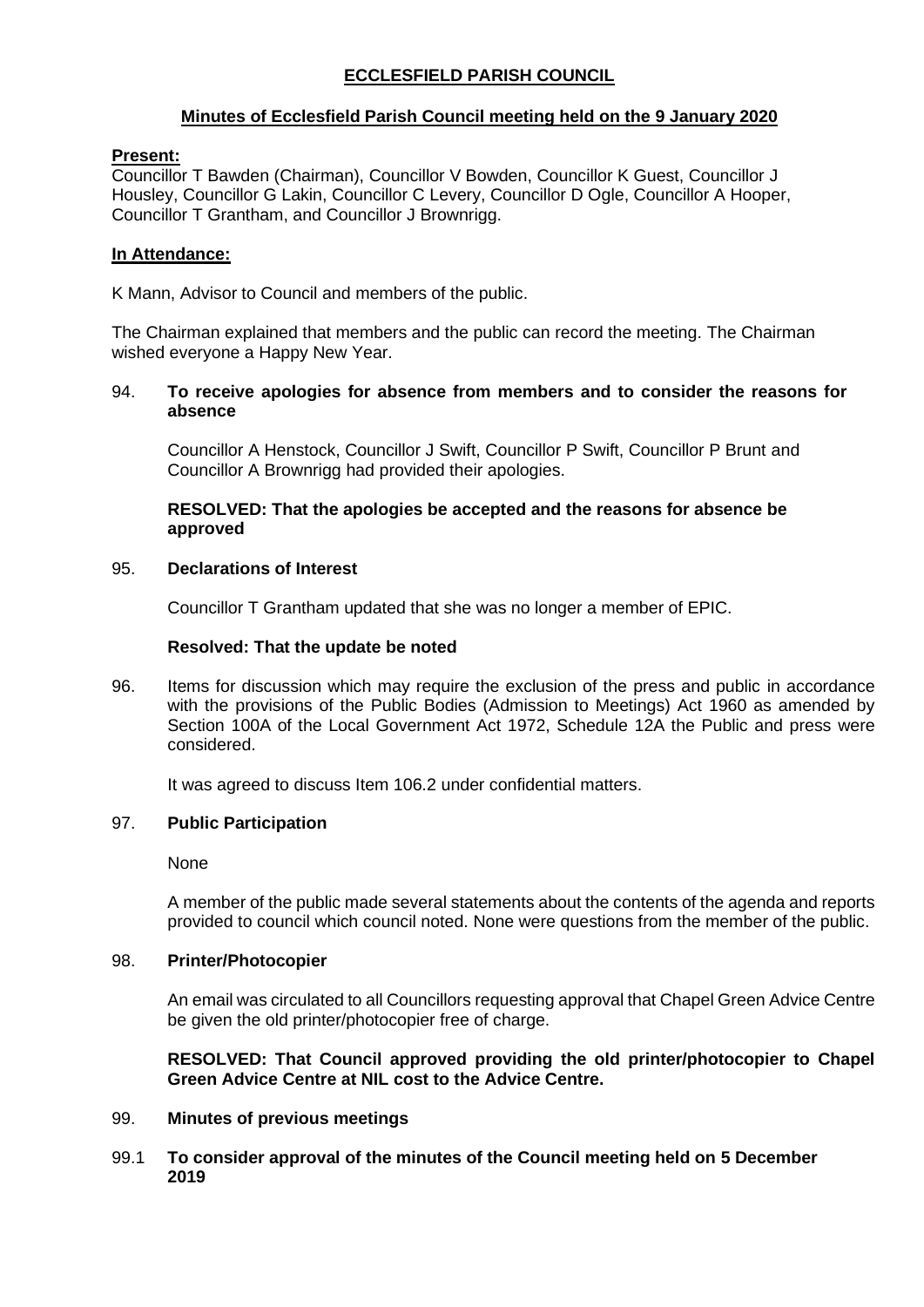There were a few grammatical amendments to be provided which were read out and council agreed with. A date for the Grants Policy Working Group was needed to be arranged after the budget was set. The Group need to meet before the Finance & Premises Committee meeting in February 2020.

# **RESOLVED: That**

- **i) The minutes of Council on the 5 December be approved, subject to the grammatical amendments being completed; and**
- **ii) A meeting of the Grants Policy Working Group be arranged before the Finance & Premises Committee meeting due to be held on 13 February 2020**

## 99.2 **To consider approval of the minutes of the Staffing Committee meeting held on the 6 December 2019 and recommendations of the Committee listed below.**

It was noted that item 40.2 Harassment and Bullying – the word Bulling was incorrect and needed to be amended.

The Pensions Policy 8<sup>th</sup> Paragraph to read "South Yorkshire Pension Authority has an agreement in place with Ecclesfield Parish Council for a period of three years commencing on the 1<sup>st</sup> April (of the relevant year). An update on the Employers Pension Contribution would be provided to Finance & Premises Committee on the 23 January 2020.

**RECOMMENDATION TO COUNCIL: That the Pensions Policy, Flexible Working Policy and Harassment and Bullying Policy be approved and adopted.**

# **RESOLVED: That**

- **i) The minutes of the Staffing Committee meeting held on the 6 December be approved subject to the amendment to item 40.2;**
- **ii) The Flexible Working Policy be approved and adopted;**
- **iii) The Harassment and Bullying Policy be approved and adopted, subject to some grammatical amendments read out at the meeting being completed;**
- **iv) The Pensions Policy, subject to the 8th Paragraph amendment, be approved and adopted; and**
- **v) The amended policies be circulated to all councillors once all the amendments have been completed.**

### 99.3 **To consider approval of the minutes of the Finance & Premises Committee meeting held on the 12 December 2019 and recommendations of the Committee listed below.**

The Chairman updated that all the ingots for the current chain have now been received and are being attached by a contractor. The costs for the new chain and a price for a display cabinet would go to Finance & Premises committee on the 23 January 2020 with a recommendation to the following council meeting. The advisor was asked to check with the Zurich Insurance whether having the current chains in a lockable display cabinet would be insured. The advisor provide feedback to the Finance & Premises committee.

Councillor Ogle was noted as Chair of the meeting when Councillor P Swift chaired the meeting.

Council noted that the Expenses Policy would be discussed under item 87. Council agreed to reimburse staff at a rate of £18.00 per month when they worked from home,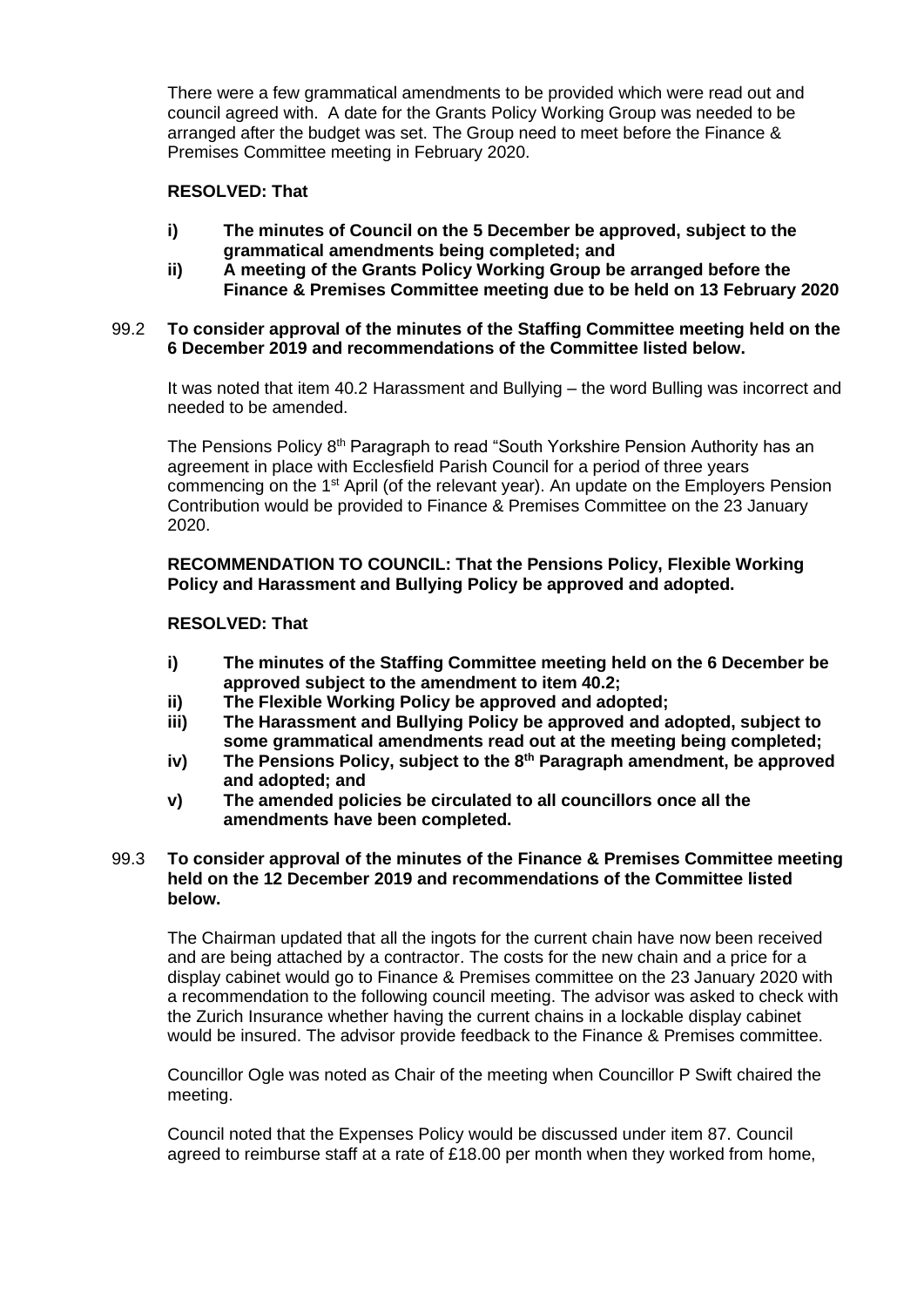subject to approval being given by Council for the member of staff to work from home as and when this occurred.

# **RECOMMENDATION TO COUNCIL: That**

- **i) the proposed budget for 2020/21 from Finance & Premises Committee is considered and the precept notification be sent to Sheffield City Council by mid-January 2020 as requested;**
- **ii) at Year End any funds left in the General Reserves be transferred into Unity Trust Bank Account;**
- **iii) the Expenses Policy include a reimbursement rate of £18.00 per month to staff when they work from home;**
- **iv) St Marys Playgroup grant application for £287.70 be approved;**
- **v) Paces Sheffield grant application for £2,796.00 be approved; and**
- **vi) Angram Bank Youth Club grant application for £1,673.37 be approved**

# **RESOLVED That**

- **i) The precept notice be sent to SCC once item 85 of the agenda, budget 2020/21 had been agreed;**
- **ii) At Year End any funds in the General Reserves (current bank accounts) be transferred into Unity Trust Bank Account;**
- **iii) The Expenses Policy be discussed at item 87 of the agenda;**
- **iv) The grant to St Marys Playgroup for £287.70 be approved – L.G. (Miscellaneous Provisions) Act 1976 s19**
- **v) The grant to Paces Sheffield for £2,796 be approved – L.G. 1972 (Miscellaneous Provisions) Act 1976 s19**
- **vi) The grant to Angram Bank Youth Club for £1,673.37 be approved – L.G. 1972 (Miscellaneous Provisions) Act 1976 s19**
- 99.4 **To consider approval of the minutes of the Environmental Planning Committee meeting held on the 19 December 2019**

**RESOLVED: That the minutes of the Environmental Planning meeting on the 19 December 2019 be approved.**

99.5 **To consider amending the Planning & Environment minutes from the 21 November to add Cllr J Brownrigg's apologies.**

**RESOLVED: That the minutes from the 21 November Planning & Environment meeting be amended to include Cllr J Brownrigg's apologies.**

### 99.6 **To consider the notes from the Neighbourhood Plan Working Group meeting held on the 19 December 2019.**

Council considered the notes from the meeting and the recommendation to apply for the locality grant and appoint Andrew Towlerton as the Neighbourhood Plan Consultant to work with the Parish Council on the Ecclesfield Parish Neighbourhood Plan.

# **RESOLVED: That**

- **i) The Advisor to Council apply for the Locality Grant for the production of a Neighbourhood Plan; and**
- **ii) Andrew Towlerton be appointed the Consultant to support Ecclesfield Parish Council in the process and production of the Neighbourhood Plan. An offer letter to be sent to Andrew with an invitation to attend the next Neighbourhood Plan Working Group meeting due to be held on the 16 January 2020.**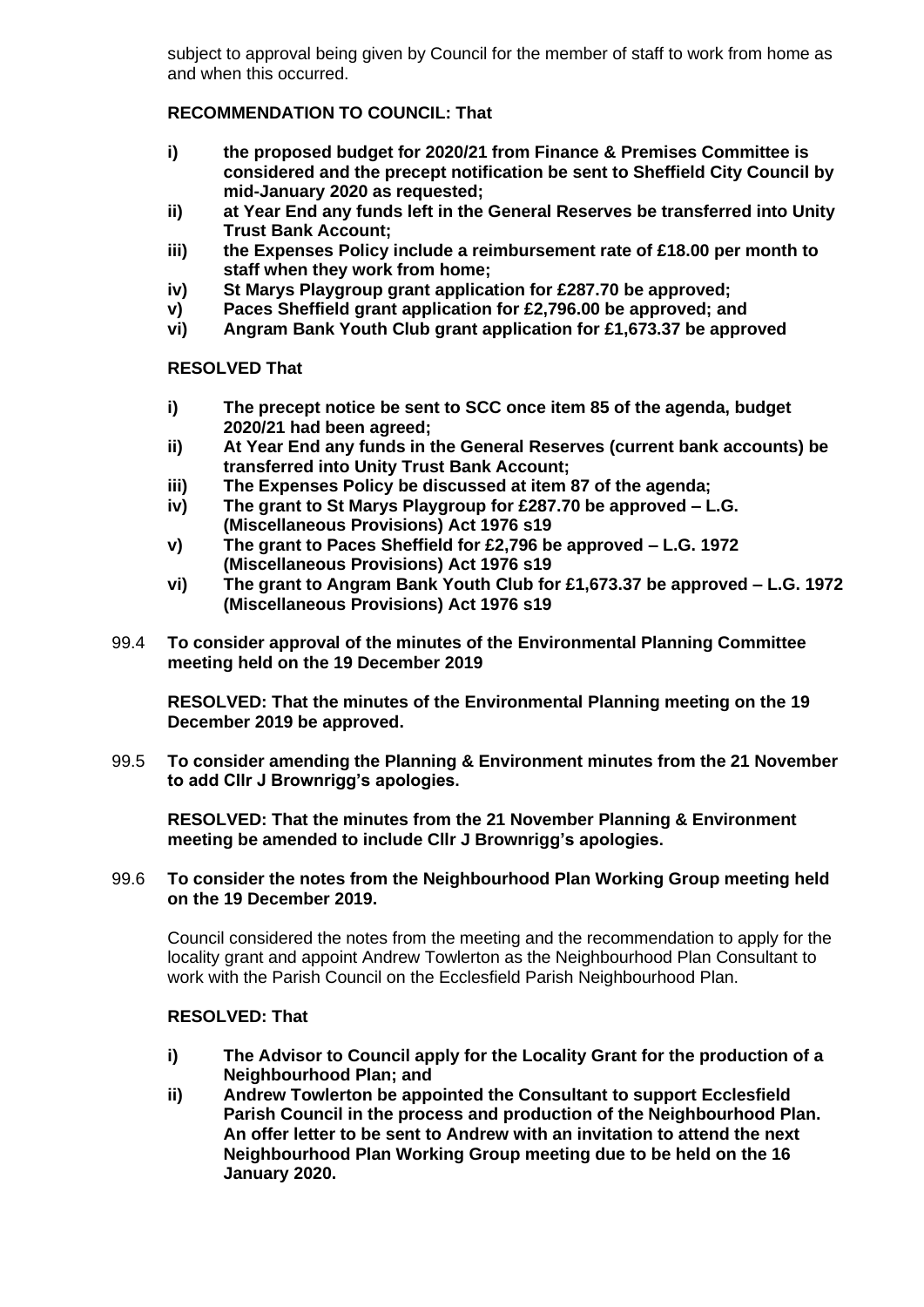### 100 **To consider the Ecclesfield Parish Council logo colour as discussed at the previous meeting.**

A discussion took place with regard to the colour for the logo. Rifle green was suggested. Cllr P Swift to be asked to circulate the colours of the logo to all councillors by email.

#### **RESOLVED: That**

- **i) The colour for the Council Logo to be circulated by email to all Councillors; and**
- **ii) Approval be given to agree a colour by email with confirmation provided at the Council meeting in February 2020**

#### 101. **Financial matters:**

101.1 Bank Balances up to 30 November 2019:

| £ 72,539.30 |
|-------------|
| £ 40,504.99 |
| £ 5,642.04  |
| £144,845.11 |
| £ 2,131.89  |
| £ 10,527.34 |
| £ 17,008.17 |
|             |

**RESOLVED: That the balances in the bank accounts be noted.**

102.2 **The list of payments and bank reconciliation for the month of December 2019 to be taken to Finance & Premises Committee for approval**

**RESOLVED: That Council give delegated power for the payments to be retrospectively approved for December 2019 by the Finance & Premises Committee on the 23 January 2020**

101.3 Scottish Widows Bank Account Update

The advisor updated that the account funds had not been invested for a fixed term and could be withdrawn without notice.

#### **RESOLVED: That the update be noted.**

101.4 To consider purchasing business cards for councillors at a cost of £150.00 from the Admin Budget 2019/20

Council considered purchasing 100 business cards for all 15 councillors with the new logo and approved colour and updated councillor details.

#### **RESOLVED: That up to £150.00 be approved for business cards for councillors from the Admin Budget 2019/20, subject to the design and colour being brought to the next Council meeting.**

101.5 To consider purchasing a replacement projector and widescreen projector screen for the council chamber at a cost of £750.00

A discussion took place with regard to the projector and screen. Estimated costs need to be provided to Finance & Premises Committee on the 23 January 2020.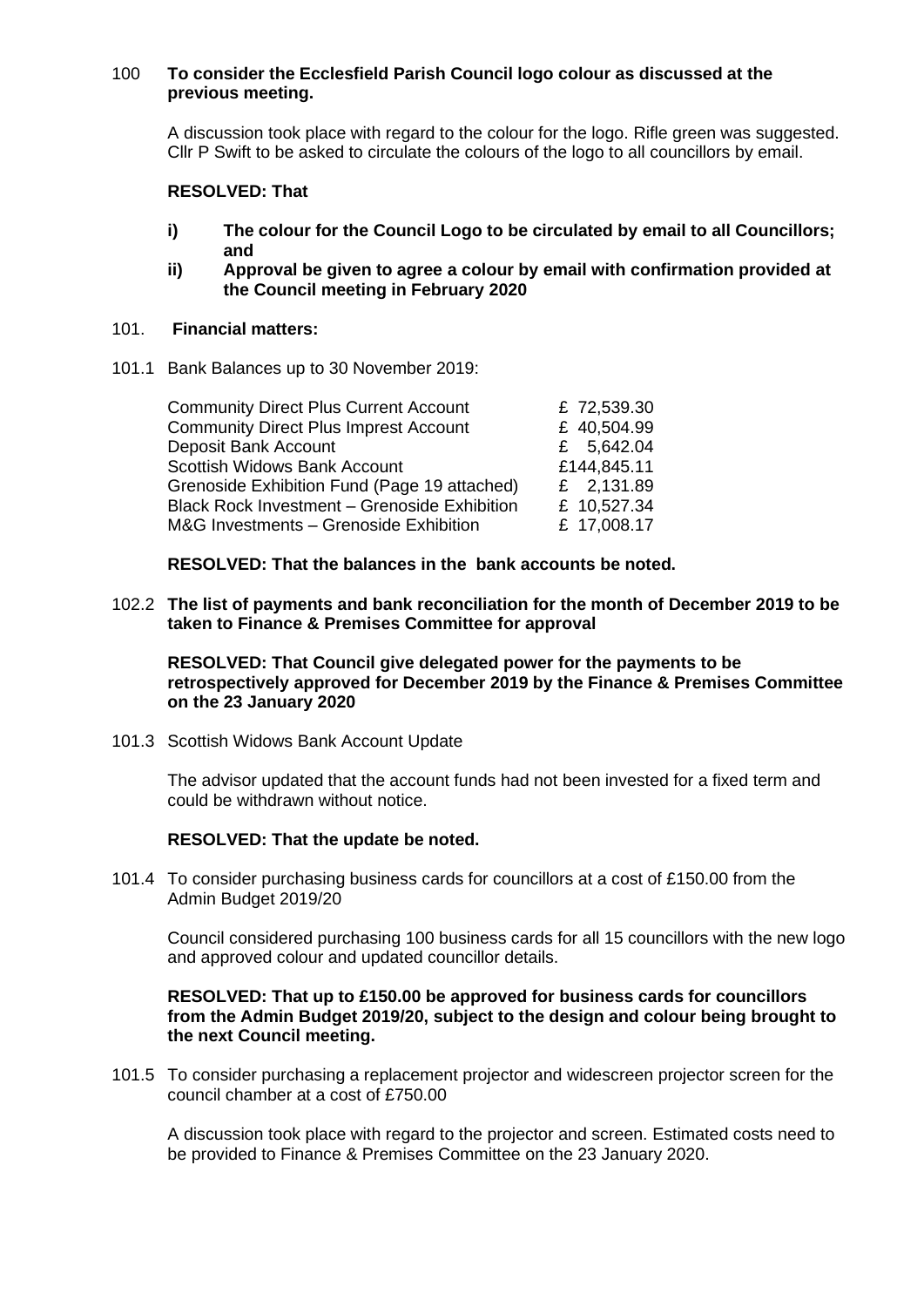**RESOLVED: That Finance & Premises receive the estimates for a replacement projector and screen and a recommendation be brought to Council on the 5 February 2020.**

## 102 **Chapeltown Toilets**

The advisors report was considered and council agreed to send a letter to SCC to ask to renegotiate the contract.

### **RESOLVED: That a letter be sent to Sheffield City Council requesting that the agreement be renegotiated for Chapeltown Toilets.**

### 103. **Proposed Budget 2020/21**

Council considered the Draft budget 2020/21 that was considered by the Finance & Premises Committee on the 12 December 2019 for approval.

An explanation of Bands needs to be included in the update to householders as Band D is higher than most properties in Ecclesfield. The Advisor was asked to contact SCC to request a breakdown of all bands.

#### **RESOLVED: That**

- **i) The precept notice letter be submitted to Sheffield City Council to request £263,622 precept and £4,113 Council Tax Support Grant (CTSG);**
- **ii) Sheffield City Council be asked to provide an explanation of costs to Bands A – D households; and**
- **iii) The budget for 2020/2021 be approved as follows:**

| Expenditure 2020/21               | <b>Amount</b> |
|-----------------------------------|---------------|
| Admin                             | £18,000       |
| Grants                            | £45,000       |
| <b>Staffing &amp; Consultancy</b> | £82,000       |
| Premises                          | £20,000       |
| Training                          | £5,000        |
| <b>Chairman's Allowance</b>       | £800.00       |
| <b>Public Toilets</b>             | £7,500        |
| Defibrillator                     | £3,500        |
| <b>Chapel Green Advice Centre</b> | £9,000        |
| Contingency                       | £10,000       |
| Thorncliffe Leisure Centre        | £17,000       |
| <b>Election Costs</b>             | £5,000        |
| <b>Archive Project</b>            | £8,000        |
| Parish Survey                     | £10,000       |
| RBL, School and Bloom Gifts       | £4,500        |
| Disabled Access to Office         | £10,000       |
| <b>NP Consultation</b>            | £20,000       |
| <b>Total Expenditure</b>          | £275,300      |
| <b>Income 2020/21</b>             | <b>Amount</b> |
| Room Hire                         | £7,000        |
| <b>CTSG</b>                       | £4,113        |
| Miscellaneous                     | £500.00       |
| <b>Interest General</b>           | £50.00        |
| <b>Interest Scottish Widows</b>   | £15.00        |
| Precept                           | £263,622      |
| Total Income 2020/21              | £275,300      |
| <b>Band D Equivalent</b>          | £28,984       |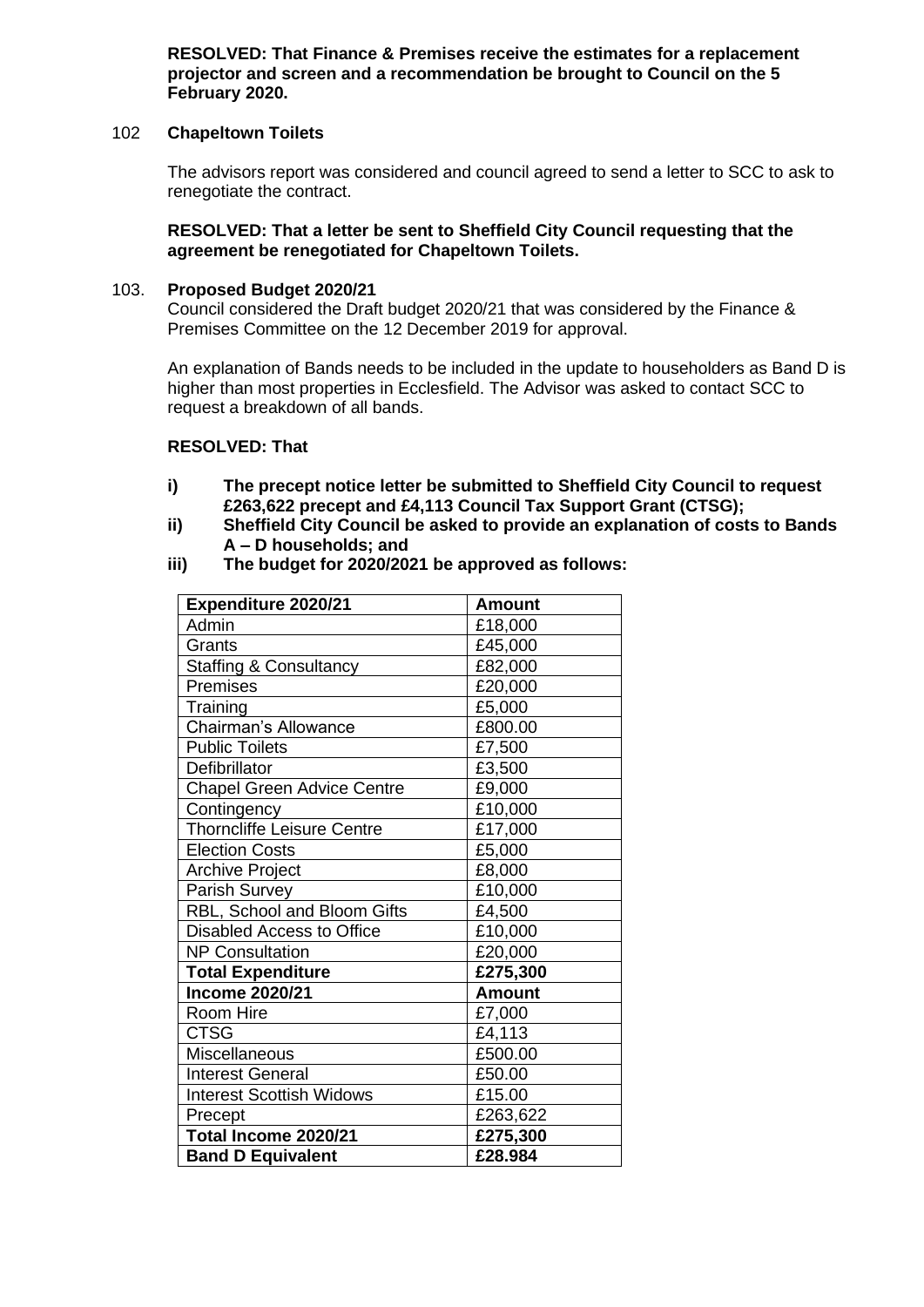# 104. **Section 106 Funding Update**

Sheffield City Council (SCC) had provided an update on Section 106 funds available to Ecclesfield Parish Council. Cllr Hooper would be attending a meeting with SCC and would provide further information to a Planning meeting. The Advisor was asked contact SCC regarding whether CIL and S106 continues to be collected.

## **RESOLVED: That**

- **i) The update be noted and a further update be provided to Environmental Planning Committee from Cllr Hooper;**
- **ii) The Advisor contact Sheffield City Council to establish whether or not S106 funding continues to be collected now CIL has been adopted.**

#### 105. **Policies for review**

All policies will have the logo, font and size consistent in the future and previous policies adopted would be updated accordingly. Council considered the following policies for review and adoption:

#### 105.1 Mobile Phone Policy

The mobile phone policy was considered and it was agreed that after the  $7<sup>th</sup>$  bullet point, final sentence end after the wording serious risk.

#### **RESOLVED: That the Mobile Phone Policy be approved and adopted, subject to the amendment being completed.**

105.2 Security Incident Policy

# **RESOLVED: That the Security Incident Policy be approved and adopted.**

105.3 Complaints Procedure

There were a few grammatical corrections that had been received and were read out which council agreed with.

### **RESOLVED: That the Complaints Procedure be approved and adopted, subject to the amendments being completed.**

105.4 SAR Policy

### **RESOLVED: That the Subject Access Request (SAR) Policy be approved and adopted.**

105.5 Information and IT Policy Review

There were a few grammatical corrections that had been received and were read out which council agreed with.

**RESOLVED: That the Information and IT Policy be approved and adopted, subject to the amendments being completed.**

105.6 FOI Publication Scheme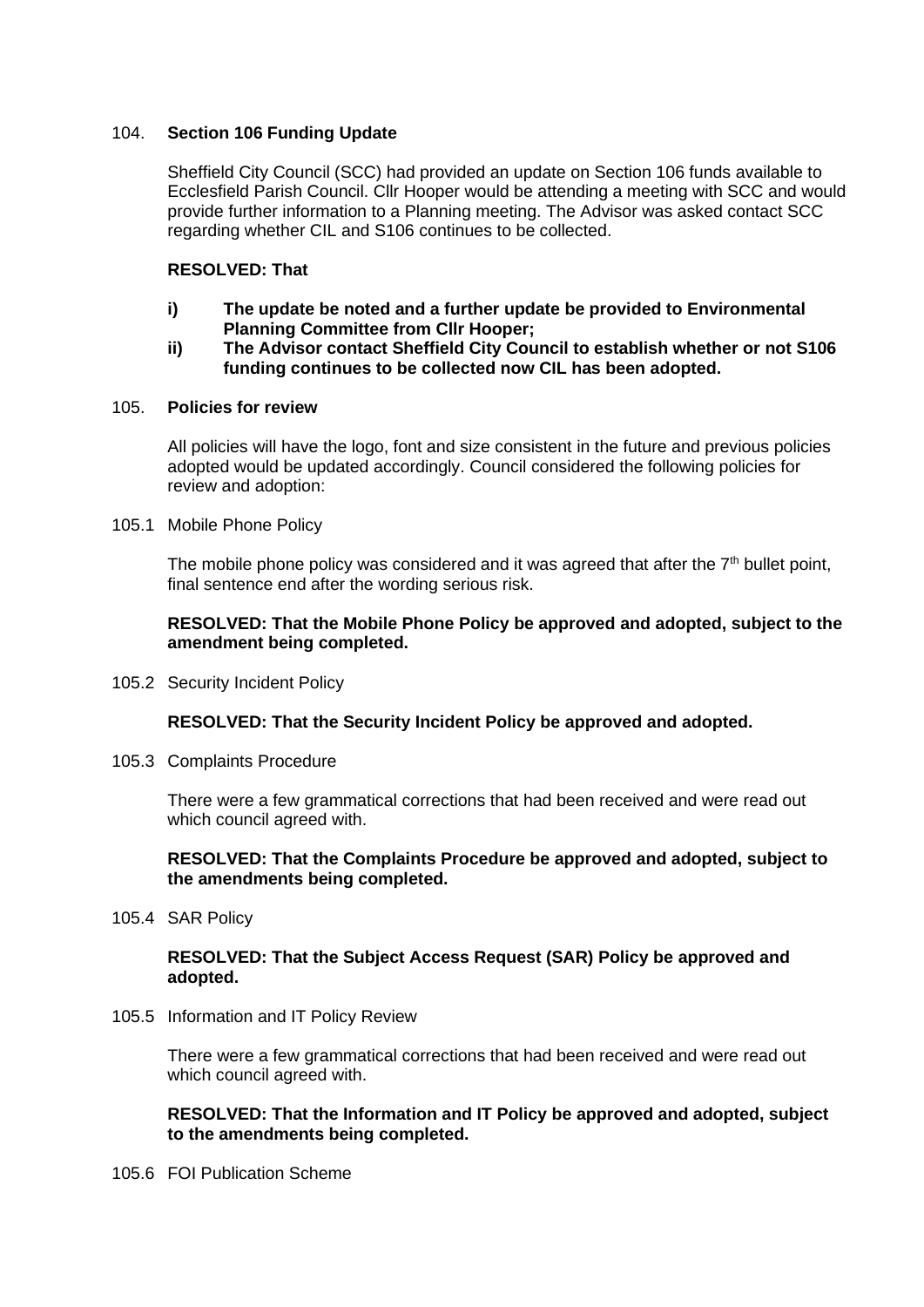The current Publication Scheme was reviewed. It was agreed to remove the Clerk's name and to remove the fax number from the details and update the email address on the document. It was agreed to charge members of the public 5p per copy for black printing and 10p per copy for colour printing in A4 size – 15p per copy for black and 20p per copy for colour printing in A3 size. The groups that have Ecclesfield Parish Council representation would be allowed up to 200 A4 and 100 A3 copies printed per year free of charge and the cost to be taken from the Admin Budget 2019/20.

# **RESOLVED: That**

- **i) The Publication Scheme be updated and adopted;**
- **ii) The cost to members of the public for photocopying or printing would be 5p per copy in black and 10p per copy in colour for A4 paper and 15p per copy in black and 20p per copy in colour for A3 paper; and**
- **iii) Groups that have representation from Ecclesfield Parish Council will be allowed up to 200 A4 copies and 100 A3 copies printed free of charge**
- 105.7 Transparency Policy and Annex A

## **RESOLVED: That the transparency policy be approved and adopted and Council adhere to the Annex A and Accessibility Regulations 2018.**

105.8 Expenses Policy

The policy was considered. It was agreed to amend any reference to the Clerk to be staff and to amend the Heat, Light and Electricity paragraph.

**RESOLVED: That the Expenses Policy be approved and adopted subject to the follow change to the Heat, Light and Electricity paragraph "The council would reimburse staff at a rate of £18.00 per month, which would be paid monthly by Bank Transfer (BACS). This payment would only be made to the member of staff working from home after the agreement from full council has been approved for the member of staff to work from home".**

105.9 Website Policy

The council considered the policy with only one amendment that the host company be included – Netwise UK.

### **RESOLVED: That the Website Policy be approved and adopted subject to the inclusion of the host company name, Netwise UK.**

105.10 Working from Home Policy

It was agreed to amend the policy to be for all staff not just the Clerk.

### **RESOLVED: That the Working from Home Policy be approved and adopted, subject to the wording Clerk being replaced with the word staff.**

#### 106. **Correspondence – to consider items requiring a reply or a response**

106.1 Council considered a letter received from Cllrs A & J Brownrigg.

A letter and two cheques for £35 was received towards the cost of their email addresses that were not being used. Council had not requested a payment from the councillors. Cllr J Brownrigg explained that the cheques were sent in good faith.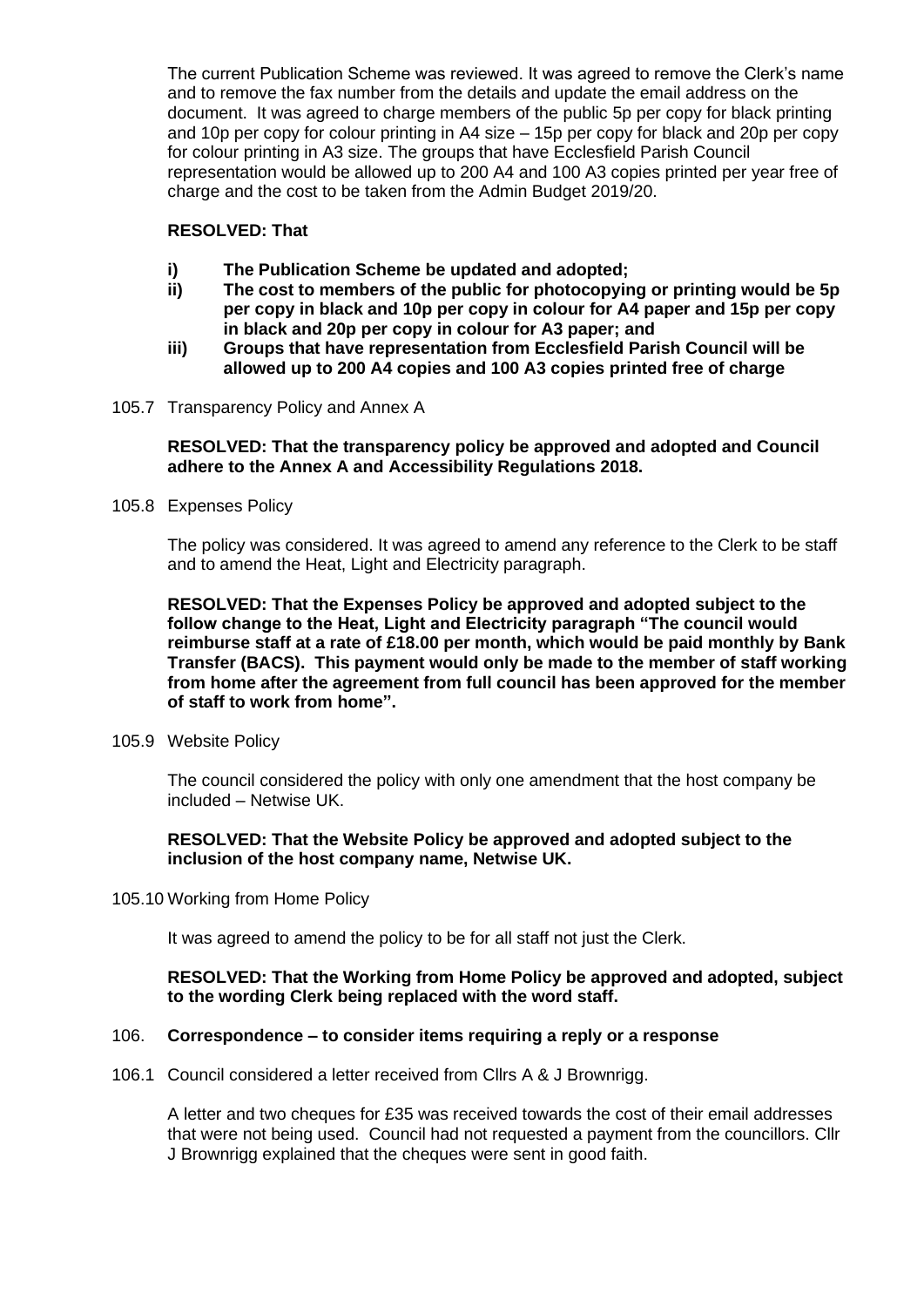### **RESOLVED: That Cllrs A and J Brownrigg's cheques be returned and the minutes reflect that Cllr J Brownrigg would like the council to accept the cheques however council agreed to return the cheques.**

Councillor Ogle asked for an email, previously sent to the council, to be discussed with regards to Mortomley Park climbing frame which was in a bad state. It was agreed to put this on the agenda for the Finance & Premises Committee meeting on the 23 January 2020 to be considered.

## **RESOLVED: That the email correspondence from Sheffield City Council requesting financial support for the climbing frame in Mortomley Park be considered by the Finance & Premises Committee on the 23 January 2020.**

106.2 Council considered a letter received from Cllrs A & J Brownrigg

It was agreed to move into confidential matters.

# 107. **Updates from Councillors**

- 107.1 Community Engagement Working Group meeting Friday 17 January at 2.00pm
- 107.2 EPC Implementation Plan no further updates
- 107.3 SCC Standards Committee no further updates
- 107.4 Ann Reresby Trust nothing to bring forward
- 107.5 Grenoside Advisory Board meeting to be arranged in January 2020
- 107.6 Ecclesfield Welfare Charities no meeting until March 2020
- 107.7 Ecclesfield Civic Parish Archiving Project no meeting until next week. The  $125<sup>th</sup>$ Anniversary of the Parish Council to be discussed at the next Council meeting.

It was suggested that the gardening competition from 2004 could be reinstated. The Parish Council could work with the Bloom Groups to organise area competitions. To consider this suggestion and invite members from the Bloom Groups in the Area to attend a meeting.

# **RESOLVED: That ;**

- **i)** The updates from Councillors be noted<br>**ii)** The 125<sup>th</sup> Parish Council Anniversary be
- **ii) The 125th Parish Council Anniversary be added to the Council agenda for the 5 February 2020; and**
- **iii) The Gardening Competition be discussed at the Council meeting on the 5 February 2020.**

#### 108. **Confidential Matters**

In accordance with the provisions of the Public Bodies (Admission to Meetings) Act 1960 as amended by Section 100A of the Local Government Act 1972, Schedule 12A the Public and press are asked to leave the meeting.

Cllr J Brownrigg withdrew his letter requesting expenses as council had agreed to return the two cheques previously discussed.

**Resolved: That the letter from Cllr Brownrigg requesting expenses to be paid be withdrawn.**